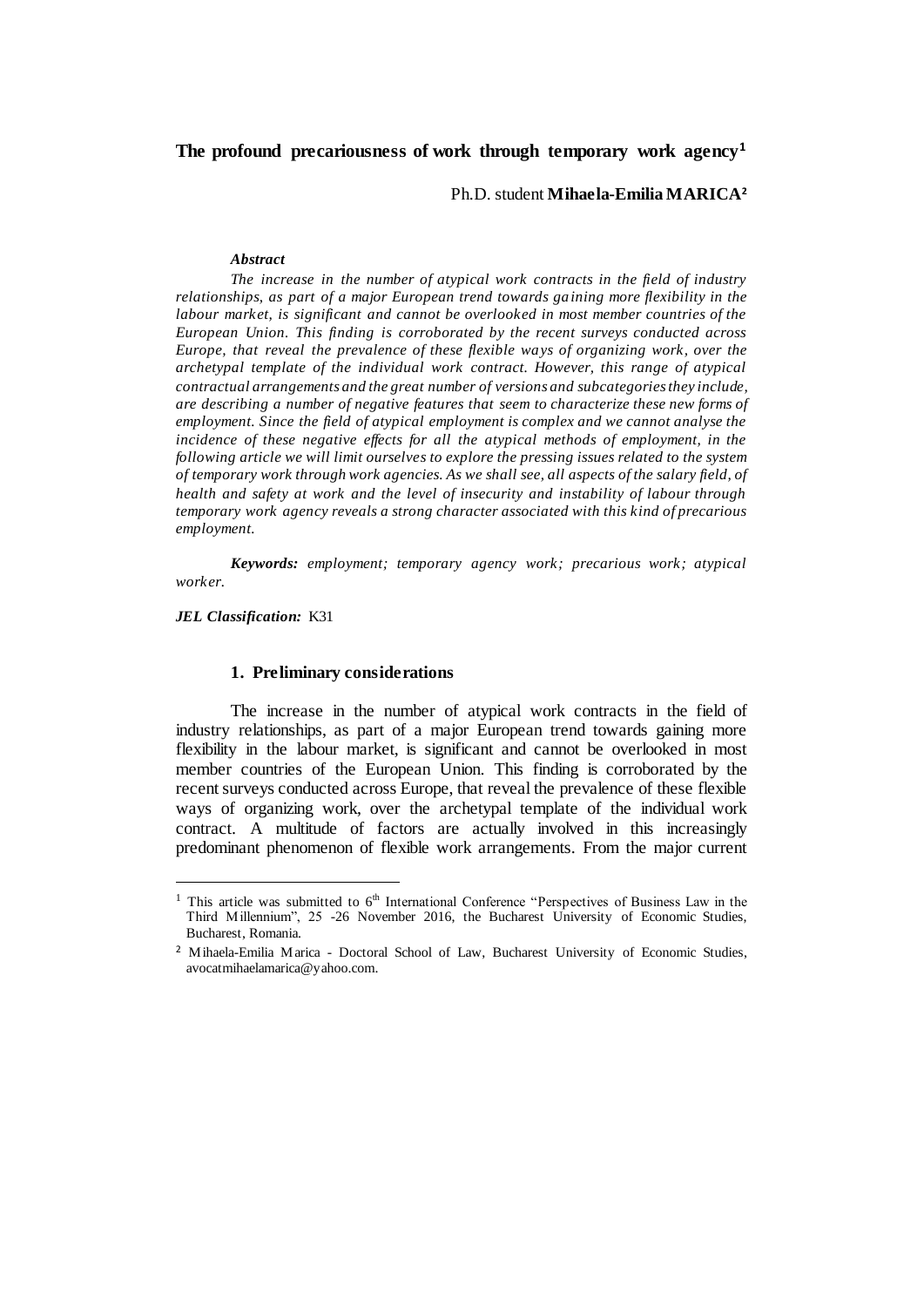$\overline{a}$ 

issues generated by the interaction of economic, political, social<sup>3</sup>, cultural, technological and informational<sup>4</sup> processes, to the globalist approach of world societies, all these have resulted in more diversified needs among employers, and implicitly in discarding the standard ways of working. In the same spirit, it has been found that the legislative factor and the favourable institutional framework of each member state stand in a direct, positive relation with the dissemination of nonstandard work<sup>5</sup>. However, regardless of the circumstances where these new forms of work emerged, this range of atypical contractual arrangements<sup>6</sup> and the great number of versions and subcategories they include<sup>7</sup>, are describing a number of negative features that seem to characterize these new forms of employment. Since the field of atypical employment is complex and we cannot analyse the incidence of these negative effects for all the atypical methods of employment, in the following article we will limit ourselves to explore the pressing issues related to the system of temporary work through work agencies. As we shall see, all aspects of the salary field, of health and safety at work and the level of insecurity and instability of labour through temporary work agency reveals a strong character associated with this kind of precarious employment.

<sup>&</sup>lt;sup>3</sup> The complexity of these factors is also due to the massive number of women joining the labour market, for whom these flexible contractual arrangements are the main tools allowing them to balance work and family life. (See Raluca Dimitriu, *Dreptul muncii-între disoluție și reinventare,*  in "Studii și cercetări juridice", year 2 (58), no. 2, Bucharest, April-June 2013, p. 206).

<sup>4</sup> According to reports, one of the major effects produced by technological development is an impressive reduction of costs and the time necessary to store data and convey information, with notable consequences for work reorganization. (See Lubica Bajzikova, Helena Sajgalikova, Emil Wojcak, Michaela Polakova, *Are flexible Work Arrangements Attractive Enough for Knowledgeintensive Bussinesses*? in "Procedia-Social and Behavioral Sciences" 99 (2013) pp.771-783.

<sup>5</sup> See Holland, Austria, Germany, Great Britain, which report increasingly frequent occurrences of these non-standard forms of work, accounted for by the existence of a legislation favourable to such atypical work arrangements. In contrast, a low number of such work agreements is found in Greece, Portugal, Denmark, Romania, Bulgaria where there is yet no activism directed towards the coordinated promoting of the non-standard work practices. Also, without going into details, the juridical system in Slovenia is peculiar compared to other European Union states, as its legislation discourages the proliferation of work forms other than the standard one. In other words, certain rights are guaranteed to employees in the same proportion, regardless of the terms of their employment (part-time or full-time) which from the employers' standpoint highly restricts the parttime alternatives, which are not fiscally and financially attractive. (For further details, see Allmendinger, J., Hipp, L., Stuth, S., *Atypical Employment in Europe 1996-2011*, Berlin, 2013, p. 10 and Barbara Kresal *Standard and non-standard work in Slovenia,* 2013, p.137, in *Standard work: an anachronism?,* Editors Jan Buelens, John Pearson, Intersentia Cambridge, 2013, pp. 117-145).

<sup>6</sup> This includes the common, non-standard types of work well-known in most European Union states, respectively individual part-time employment contract, individual employment contract of limited duration, individual employment contract through temporary agency, individual employment contract for work at home.

<sup>7</sup> As the list of possible arrangements is inexhaustible, we mention *job sharing, on- call employment/contracts (or zero-hours contracts), mini-jobs i*n Germany, *employee sharing, voucher-based work, etc.* (Eurofound Report, *Very atypical forms of work*, is available online at the address: [http://www.eurofound.europa.eu/publications/htmlfiles/ef10091.htm.](http://www.eurofound.europa.eu/publications/htmlfiles/ef10091.htm) Sara Riso, research administrator, sri@eurofound.europa.eu, accessed on January 12, 2016).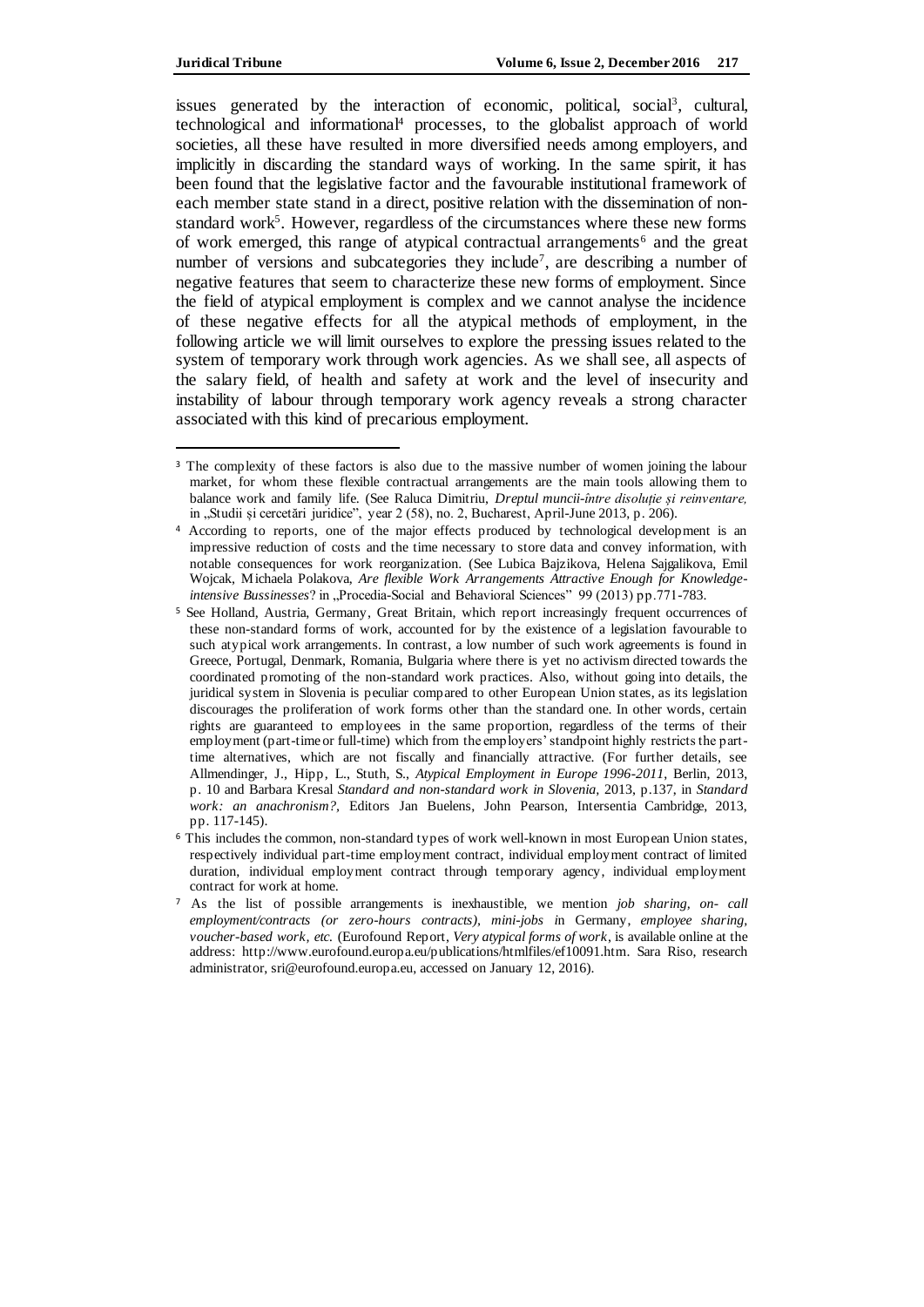# **2. Internal and international legal framework on labour through temporary work agency**

# *2.1 International regulatory – Temporary Agency Work Directive 2008/104/CE*

Amid the existence in international practice of major differences in legislative views on the use of this type of employment, establishing a collection of principles, of a legal framework integrated with the European Union framework for the category of temporary employees has been for a long time an essential need for the Member States, finally concretized by adopting the 2008/104/CE<sup>8</sup> Directive on a European level.

### *2.1.1 The Directive Objectives*

The reason for adopting this Directive, it was based on a series of objectives of a complex nature. Thereby, from the reduction of disparities regarding the temporary employee status recorded by the employment system of the Member States, establishing of labour market as equal treatment and nondiscriminatory of temporary employees compared to ordinary employees in terms of employment and working conditions, and to minimize or even eliminate the prohibitions regarding the use of employees through temporary work agency are important elements established in the 2008/104/CE Directive and it also reveals the importance of adopting this atypical employment typology by legislator<sup>9</sup>.

## *2.1.2 Application domain*

From this perspective, the application of this Directive disposition regarding the work through temporary work agent is limited to the category of workers that have an employment contract or are in a relation with a temporary work agency and are assigned to third party companies for temporary work under their surveillance and management<sup>10</sup>. In addition to this, the Directive applies to public or private companies that are temporary work agencies, or companies using

 $\overline{a}$ 8 It was also found, that work through temporary work agencies belongs to the category of nonstandard employment forms which optimally aligns to the needs of flexibility in the employment relationships, for both sides. On one side, it allows a contractual flexibility for the companies, on the other side it creates the possibility of balancing professional and family life. In the same category of reasons justifying the needs of a specific reglementation for using temporary work, we can list the positive impact of working through temporary work agencies on the degree of workforce occupation and on new jobs creations.

<sup>&</sup>lt;sup>9</sup> More than that, the context speaks about the large number of temporary work agencies employees within European Union, reaching over 3 millions employees and still growing (See Philippa Watson, *EU Social and Employment Law,* Second Edition, 2014, Oxford University Press, p. 250).

<sup>&</sup>lt;sup>10</sup> Art. 1 par. (1) from 2008/104/CE Directive.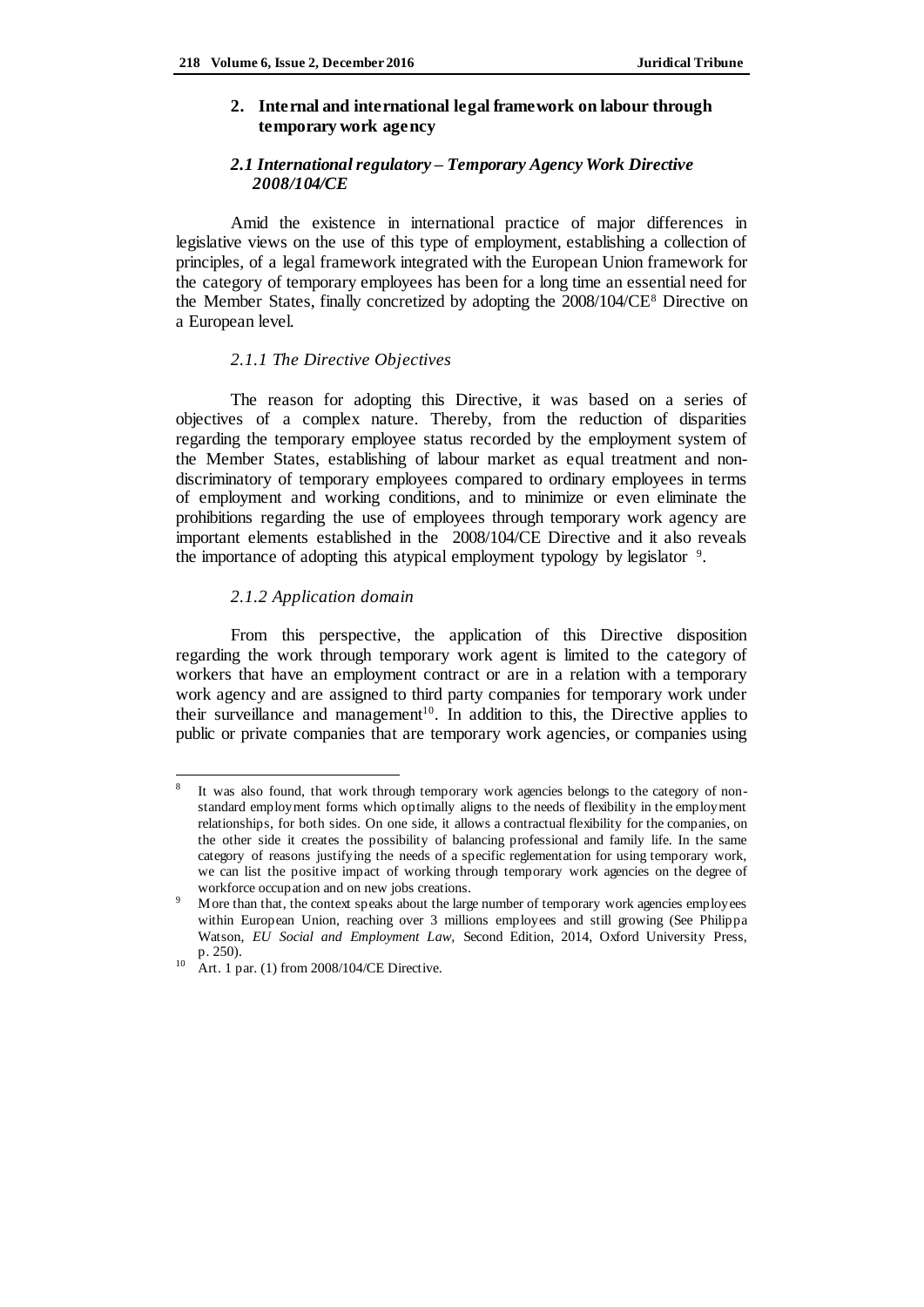temporary employment engaged in economic activities, regardless being or not profit companies<sup>11</sup>. Under this aspects, it is however provisioned - as a prerogative given to the member states - the possibility of a derogation, in a way that the norms of the Directive will not be applied to the contracts or to the employment relations that are part of a public program or programs that are subjects of public funding, professional development, professional employment integration or reconversion $12$ . Also, according to the concepts defined in the Directive, it is established that *temporary agency worker* "means a worker with a contract of employment or an employment relationship with a temporary-work agency with a view to being assigned to a user undertaking to work temporarily under its supervision and direction<sup>"13</sup>. Likewise, through the dispositions of the Directive regulating the work through temporary work agency, the meaning of "user undertaking" is clarified as "any natural or legal person for whom and under the supervision and direction of whom a temporary agency worker works temporarily"<sup>14</sup>.

## *2.1.3 The non-discrimination and equal treatment principle*

It is essential to mention regarding the non-discrimination and equal treatment that "for the duration of their assignment at a user undertaking, at least those that would apply if they had been recruited directly by that undertaking to occupy the same job"<sup>15</sup>. It is important to highlight the fact that regarding the prevention of the abuses generated by excessively using successive temporary work assignments, in order to elude the Directive's dispositions, the European Union legislator imperatively establish for the Member States to take appropriate measures according to national legislation and/or legal practices in order to prevent such abuses<sup>16</sup>. Also the equal treatment principle, as an essential principle governing work relationships of the temporary workers, assigned in the work market through the temporary work agencies, it is not perfect, nor ideal, or unabridged, under provisions that the Member States, together with social partners, may establish derogatory situations that can easily lead to discriminatory and differentiated treatment for this category of workers. In this context, the European Union legislator's objective, to facilitate this flexible employment form, as having a positive impact on creating jobs<sup>17</sup> and to ensure a basic protection to temporary workers, cannot be successfully achieved, while terse and unclear expression exists in some of the Directive's provision, like the ones referring to the exceptions from equal treatment principle. If the first exception from this principle - the prerogative given to the Member States to establish a differentiated regulation for the level of

 $11$  Art. 1 par. (2) from 2008/104/CE Directive.

<sup>12</sup> Art. 1 par. (3) from 2008/104/CE Directive.

<sup>13</sup> Art. 3 par. (1) c) from 2008/104/CE Directive.

<sup>14</sup> Art. 3 par. (1) d) from 2008/104/CE Directive.

<sup>15</sup> Art. 5 par. (1) from 2008/104/CE Directive.

<sup>16</sup> See Luminița Dima, *Relații de muncă și industriale în Uniunea Europeană*, Ed. C.H Beck, 2012, p. 99.

<sup>17</sup> See Luminița Dima, *op. cit.*, p. 97.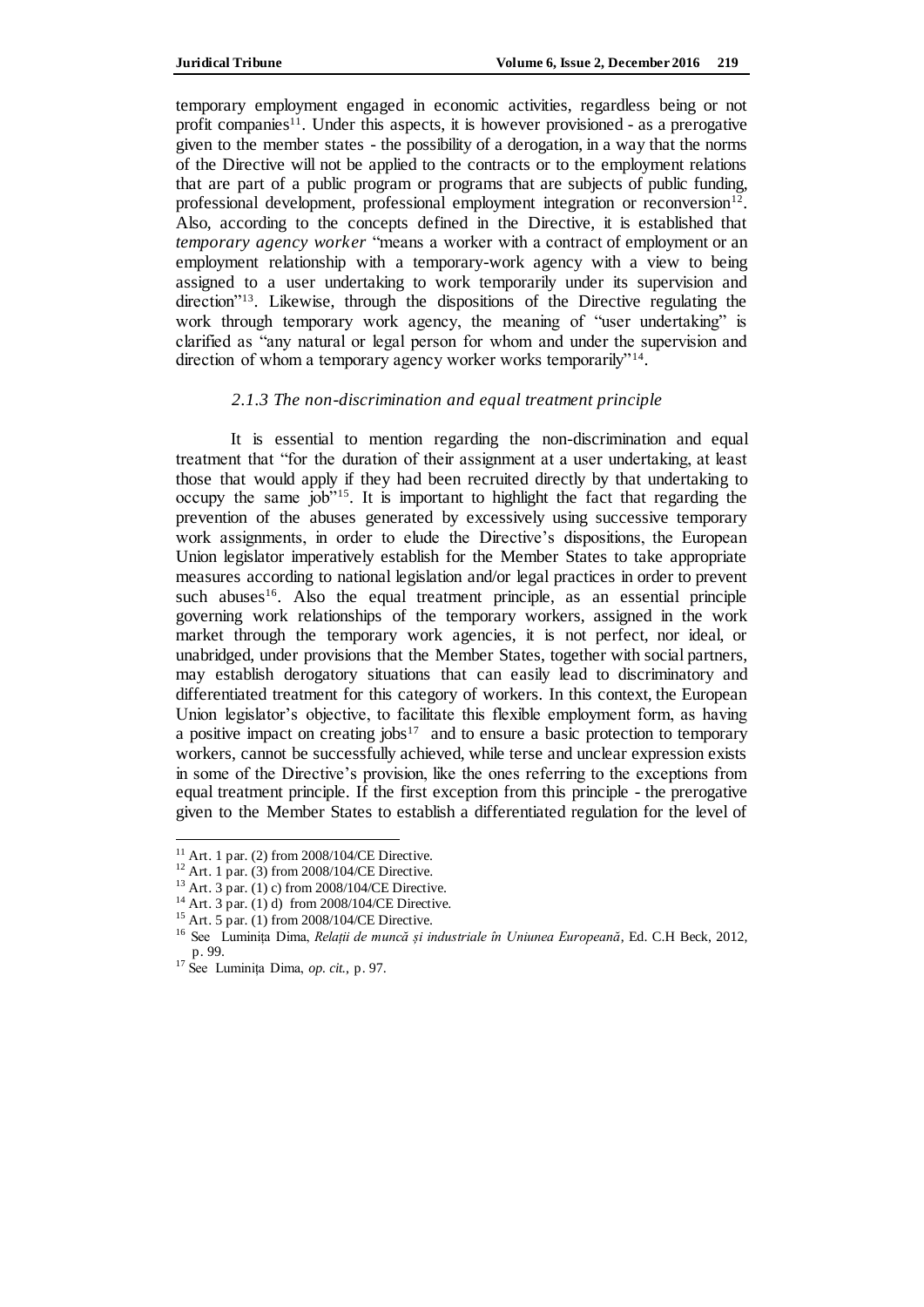payment for the temporary workers, conditioned by the existence of an permanent employment contract with the temporary work agency that would allow the payment between work assignments<sup>18</sup>- can be easily generate discriminatory situation, not only regarding the status of the temporary workers compared to the other categories of workers, but also inside the temporary workers groups<sup>19</sup>, the second restriction of the equal treatment principle - referring to possibility for the Member States and their social partners to seal collective agreements that can establish a differentiated treatment for temporary workers, under work and employment conditions aspects, provisioning respecting the "overall protection" of the temporary workers<sup>20</sup> - is extremely equivocal under the aspect of wording, as the notion of "overall protection" it is not clearly defined and can be interpreted in different ways by the Member States<sup>21</sup>.

### *2.2. Domestically regulation*

Domestically, important modifications operated on the 2011 Labour Code in Romania concerned the institution of temporary agency work. For the same reasons, namely lending more flexibility to the juridical work relationships, and harmonizing the domestic legislation with Directive no 2008/104/CE regarding temporary agency work, the Romanian legislator renounced the restrictions imposed on situations where temporary employment contracts can be concluded. Whereas prior to the modifications of Labour Code, introduced through Law  $40/2011$  to amend and supplement Law no 53/2003- Labour Code<sup>22</sup>, only a trading company authorized by the Ministry of Labour and Social Solidarity could be a temporary work agent, after the new regulations were implemented, the number of persons that can acquire this capacity has grown to include all legal persons, public institutions, non-governmental bodies etc.23. Although we will not insist on the domestic legislative provisions on the individual employment contract through temporary work agencies, we stress the importance of recent amends to the Labour Code introduced through Law 12/2015<sup>24</sup> to modify and supplement Law no 53/2003. In the spirit of the European principle of equal treatment, in the case of temporary workers, the remuneration of temporary employees for each mission

 18 Art. 5 par. (3) from 2008/104/CE Directive.

<sup>&</sup>lt;sup>19</sup> The situation in which the temporary work agency assigns for 2 similar jobs to temporary workers, but the payment conditions for them are different, one being remunerated according to rules established by the undertaking, and the other being remunerated based on reglementations on 2008/104/CE Directive. (See Adrian-Claudiu Popoviciu, *Lucrătorul în dreptul european*, Ed. C. H Beck, 2014, pp. 295-296).

 $20$  Art. 5 par. (3) from 2008/104/CE Directive.

<sup>&</sup>lt;sup>21</sup> See Sophie Robin Olivier, *A french reading of Directive 2008/104 on Temporary Agency Work, p.* 401, in "European Labour Law Journal", Vol. 2, nr. 4, 2011, Ed. Intersentia, pp. 398-405.

<sup>&</sup>lt;sup>22</sup> Law no 53/2003 – Labour Code, was republished in the Official Gazette/Monitorul Oficial no 345 of May 18, 2011.

<sup>23</sup> See Adrian-Claudiu Popoviciu, *op. cit.*, p. 298.

<sup>&</sup>lt;sup>24</sup> Published in the Official Gazette/ Monitorul Oficial no 52 of January 22, 2015.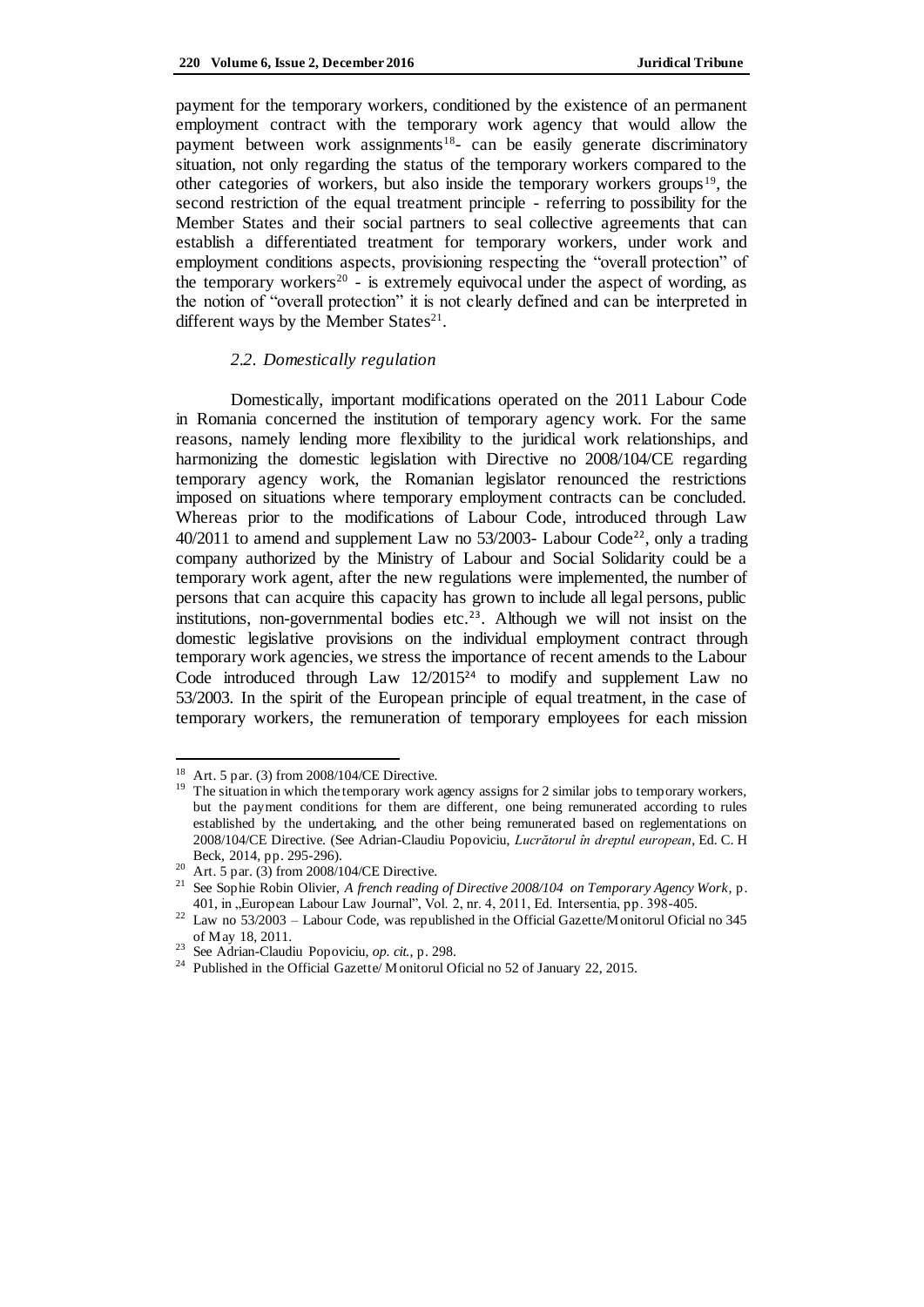"*cannot be lower than that granted to the user's employee, doing the same work or a similar one to that of the temporary employee*" <sup>25</sup>. We welcome this amend to the Romanian Labour Code, which was to be expected considering the provisions of art. 5 paragraph (1) in Directive no 2008/104/CE consecrating the principle of equal treatment and barring discrimination from the relationship between temporary workers and user's workers, provisions which had previously not been applied in our law system<sup>26</sup>.

We appreciate the efforts made by the Romanian legislator to increase the degree of flexibility for this atypical employment form, so that the labour market would become more interested in temporary work, since Romania is among the countries that use this kind of employment the least<sup>27</sup>.

### **3. The precarious character of work through temporary work agency**

In the specialty writings, the problem of work through temporary work agencies is treated in the context of debates focused on the profound unreliable character of this atypical employment form. The unreliability is generally analysed under several aspects: under the aspect of the low level of payments and benefits for temporary workers and remuneration discrepancies between them and the category of full-time employees; under the aspect of problems generated by work health and work safety, more precisely of the precarious work conditions and high risk of work accidents; under the aspect of insecurity and instability that characterizes this type of employment. In the same context, the studies focus on the implication of this type of temporary work on the social security and protection systems, that deviate significantly from the standard, usual employment model.

# *3.1 Precariousness under the aspect of remuneration*

Maybe the most important problem affecting temporary workers is the low level of remuneration and benefits received by this type of employees compared to those received by the full-time employees. A possible cause of this difference between temporary workers and full-time employees could be the existence of a profound asymmetry between these two categories of employees, regarding the access of temporary workers to training and professional qualification programs. The studies shows that while 35% of the full-time employees took part of at least one qualification program in the last 12 months, the participation of the temporary

 $\overline{\phantom{a}}$ 

 $25$  Art. 92 paragraph (3) in the current Labour Code.

<sup>&</sup>lt;sup>26</sup> Art. 96 paragraph (2) in the Labour Code (prior to its amending by Law no 12/2015 to modify and supplement Law no  $53/2003$ ): "The salary received by the temporary worker for each mission is established by direct negotiation with the temporary work agent, and cannot be lower than the minimum gross wage guaranteed in the country".

<sup>27</sup> Denisa-Oana Pătrașcu, *Munca prin agent de muncă temporară potrivit modificării Codului Muncii prin Legea nr. 40/2011*, in "Revista Română de Dreptul Muncii", no 4/2011, p. 32.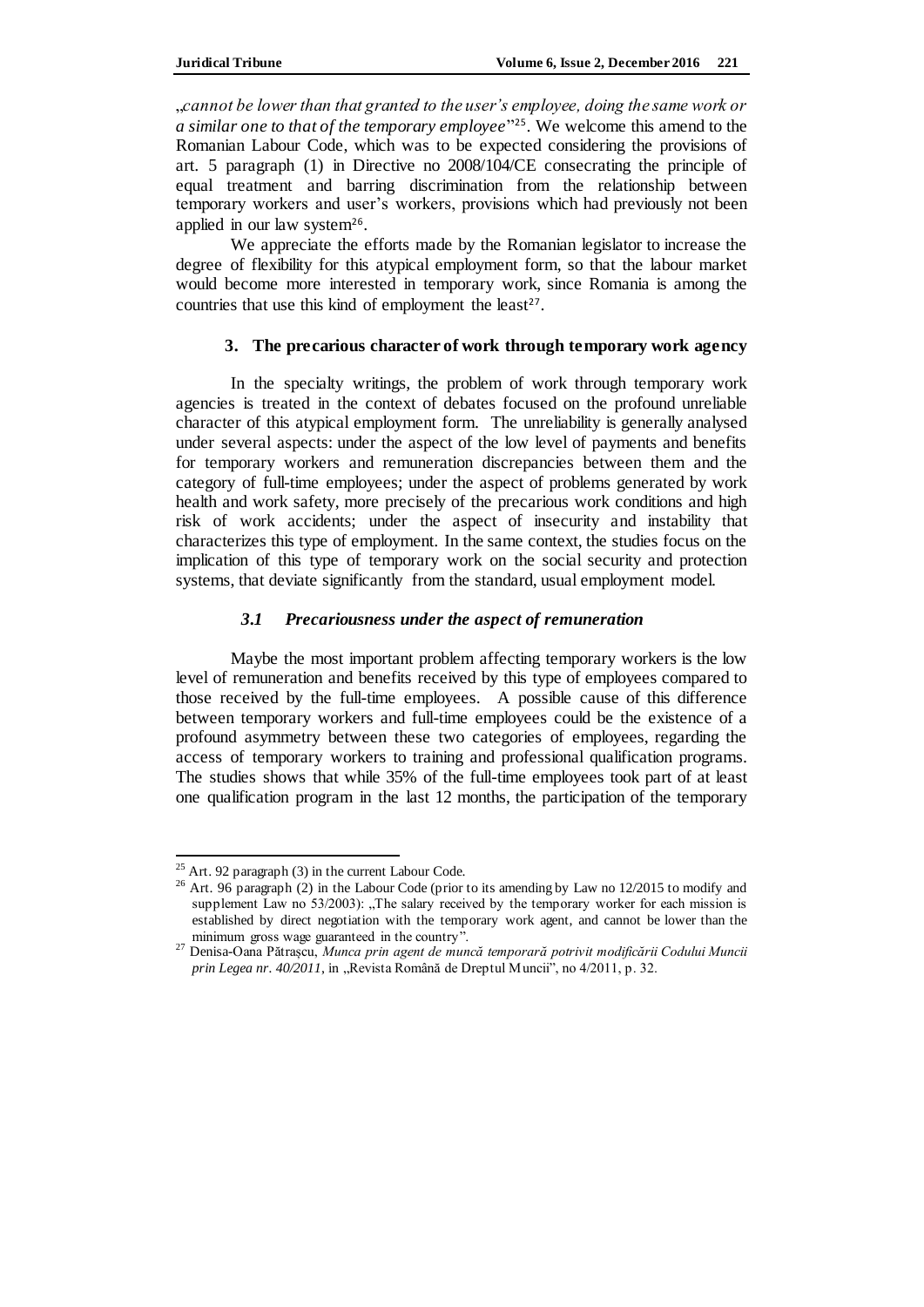workers was only  $12\%^{28}$ . The progresses achieved at the European level by the ratification of the Directive regarding the work through temporary work agencies and by establishing a common body of minimal standards applicable to temporary work area, imposed a series of specific approach in the specialty literature. More precisely, in the context of the implementation in the legal systems inside European Union of the *non-discrimination and equal treatment principle* regarding the remuneration of the temporary workers, a special relevance has - as highlighted by some authors<sup>29</sup> - the impact of applying this principle on the level of professional training and qualification benefits for the temporary workers. It was ascertain that Member States that defined the non-discrimination between the temporary workers and full-time employees, as well as the equal treatment in the work conditions and remunerations, as fundamental principles, had a lower level of discrimination regarding the income. In exchange, within these countries, there is a growing tendency to discriminate in the area of professional training and qualification provided by the employer. The explanation is bound to higher costs for temporary workers on working markets, which from practical perspective, makes the temporary work more expensive for employers compared to full-time employment. This type of costs put pressure on employers, to identify other ways to cut expenses with temporary workers, in other to compensate the financial effort for salaries. By doing this, the companies manage to decrease the level of remuneration discrimination and to put themselves in line with European regulations, but on the other side they increase the level of professional training and qualification discrimination. No doubt this is a plausible hypothesis, as long as applying the equal treatment principle to access to professional training is more difficult to control. Moreover, remuneration disparities has implication on gender aspect of the temporary work relationships. For example, in Germany, male temporary workers receive a salary averagely smaller by 36 percent than full-time employees, while the female temporary workers salary is averagely 29 percent smaller. The situation in Great Britain is also relevant, the salary difference for male temporary workers compared to full-time employees is between 18%-20%, while the proportion of the female workers engaged in such a contractual type deviating from the standard employment model is between  $4\%$  -7%.<sup>30</sup>.

The financial difficulties generated, on the one hand, by the short contracting period and, on the other hand, by the lack of remuneration between two missions, adds to the insecurity affecting the group of temporary workers and often takes on social implications, having a negative impact on the intention to start a

<sup>28</sup> See Werner Nienhüser and Wenzel Matiaske, *Effects of the principle of non-discrimination on temporary agency work: compensation and working conditions of temporary agency workers in 15 European countries*, p. 67, in "Industrial Relations Journal", 2006, Vol. 37(1), pp. 64-77).

<sup>29</sup> See Werner Nienhüser and Wenzel Matiaske, *op. cit.*, pp. 75-76.

<sup>&</sup>lt;sup>30</sup> Also the income of the temporary workers is more disproportionate compared to the income earned as a standard contracts in majority of the EU Member States. For example, in Spain, temporary workers remuneration is 10%-15% lower that full-time employees, while in Austria this difference is 5%-30%, and in UK is 32%. (See Werner Nienhüser and Wenzel Matiaske *op. cit*., p. 66-67).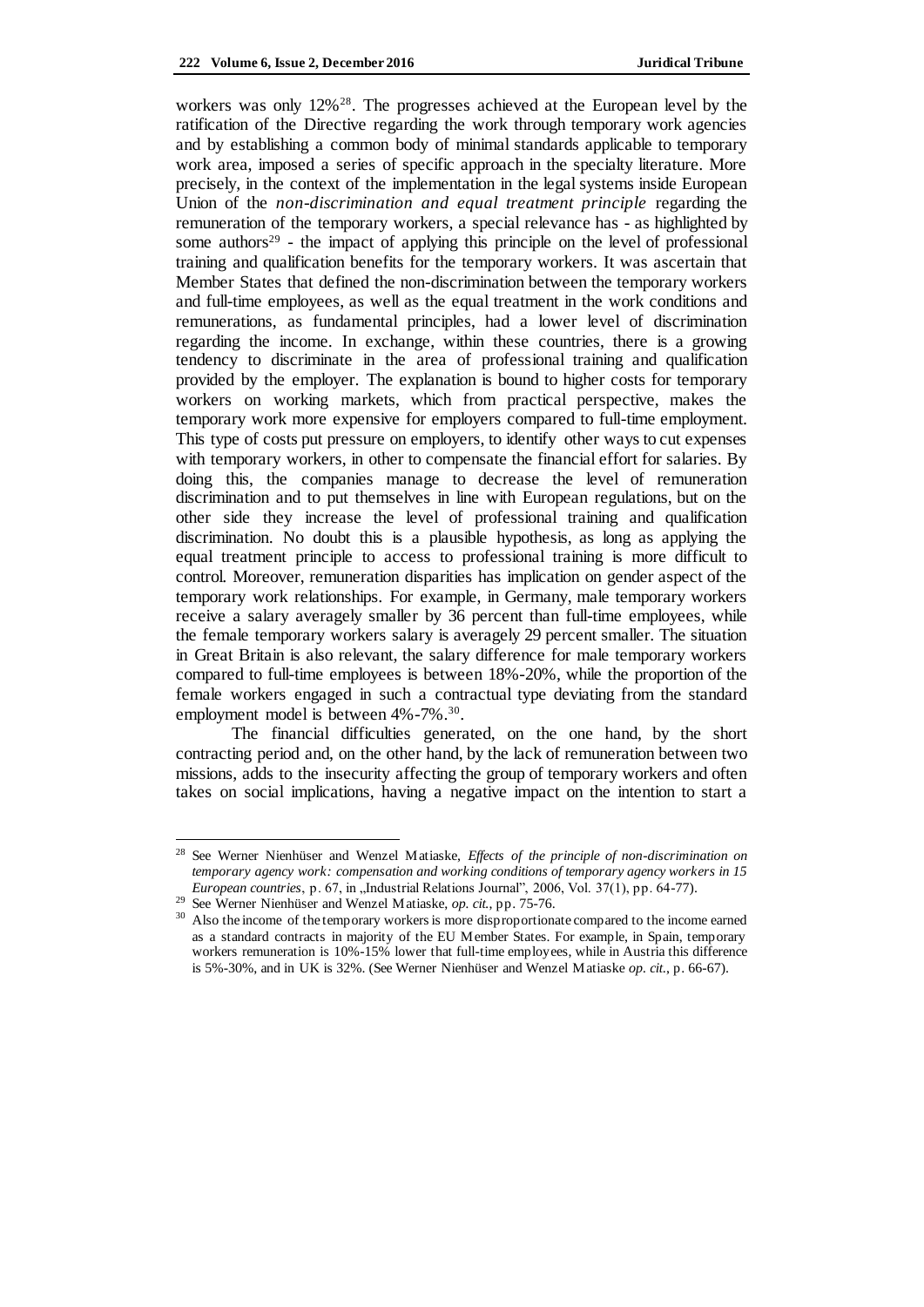$\overline{a}$ 

family or buy a house<sup>31</sup>. In this context, it is very important to note the major problem generated by the option of those employment agencies which provide workers for this sector of the industry, to work in the underground/informal part of economy, becoming involved in the system of tax evasion by failing to pay taxes and other contributions that are due to the state budget. From this standpoint, employers' refusal to forward salary taxes to public authorities has a direct, negative impact on the compensations for unemployment or illness, as the staff who work for such businesses are not entitled to these benefit schemes. In practice, there is also the unfortunate situation where a large number of migrant workers, ignorant of the law system of the host country, are unable to claim their rights in the event of unemployment or illness. Despite the apparent legality – the companies they work for do pay taxes – this category of workers belong to the informal market of their industry when they become unemployed, although legally they are entitled to unemployment compensations<sup>32</sup>.

### *3.2 Precarity in health and safety at work*

Although the international provisions governing employment through temporary work agencies, stipulates the equal treatment and rights for temporary workers, in comparison to the staff hired directly by user-companies, with respect to the employment and working conditions<sup>33</sup>, these principles are not successfully put into practice. The difficulty lies in the triangular nature of the work relationship, involving three parties: on the one hand, the worker's relationship with the temporary work agency, on the other hand the contractual relationship between the user company and the temporary work agency. Given the ambiguity in defining responsibilities for the safety and health of temporary workers, incumbent on the temporary work agency and the user company, respectively, the issue of health and safety at work for this category of workers is one of the greatest challenges in matters of industrial relationships on the labour market; from the standpoint of legislation, this area needs to be strictly regulated. Thus, temporary work in the construction industry is associated to higher risks and an increased incidence of occupational accidents and physical damage. A direct connection has been perceived between the high number of occupational accidents and diseases, and the temporary, unstable nature of the job, and this type of employment<sup>34</sup>.

<sup>31</sup> See Lena Hipp, Janine Bernhardt, Jutta Allmendinger, *Institutions and the prevalence of non standard employment, p. 356, in "Socio-Economic Review", Vol. 13, no. 2, 2015, pp. 351-377.* 

<sup>&</sup>lt;sup>32</sup> A very widespread situation in the Norwegian construction companies. (See Anne Mette Ødegard, Øyvind Berge, Kristin Alsos, *A case study of temporary work agencies in the Norwegian construction sector: a growing informal market beyond regulation?*, p. 466, in "European Review of Labour and Research", 2012, vol. 18(4), pp. 461- 470)

<sup>33</sup> Art. 2.1 in *Directive 91/383/CE de completare a măsurilor privind promovarea îmbunătățirii securității și sănătății în muncă a lucrătorilor care au un raport de muncă pe durată determinată sau un raport de muncă temporară.*

<sup>&</sup>lt;sup>34</sup> For instance in 2012, the number of work accidents in the Korean construction industry reached 23,349 persons, that is 25.3% of the total industry. Almost 90% of the accidents reported, affected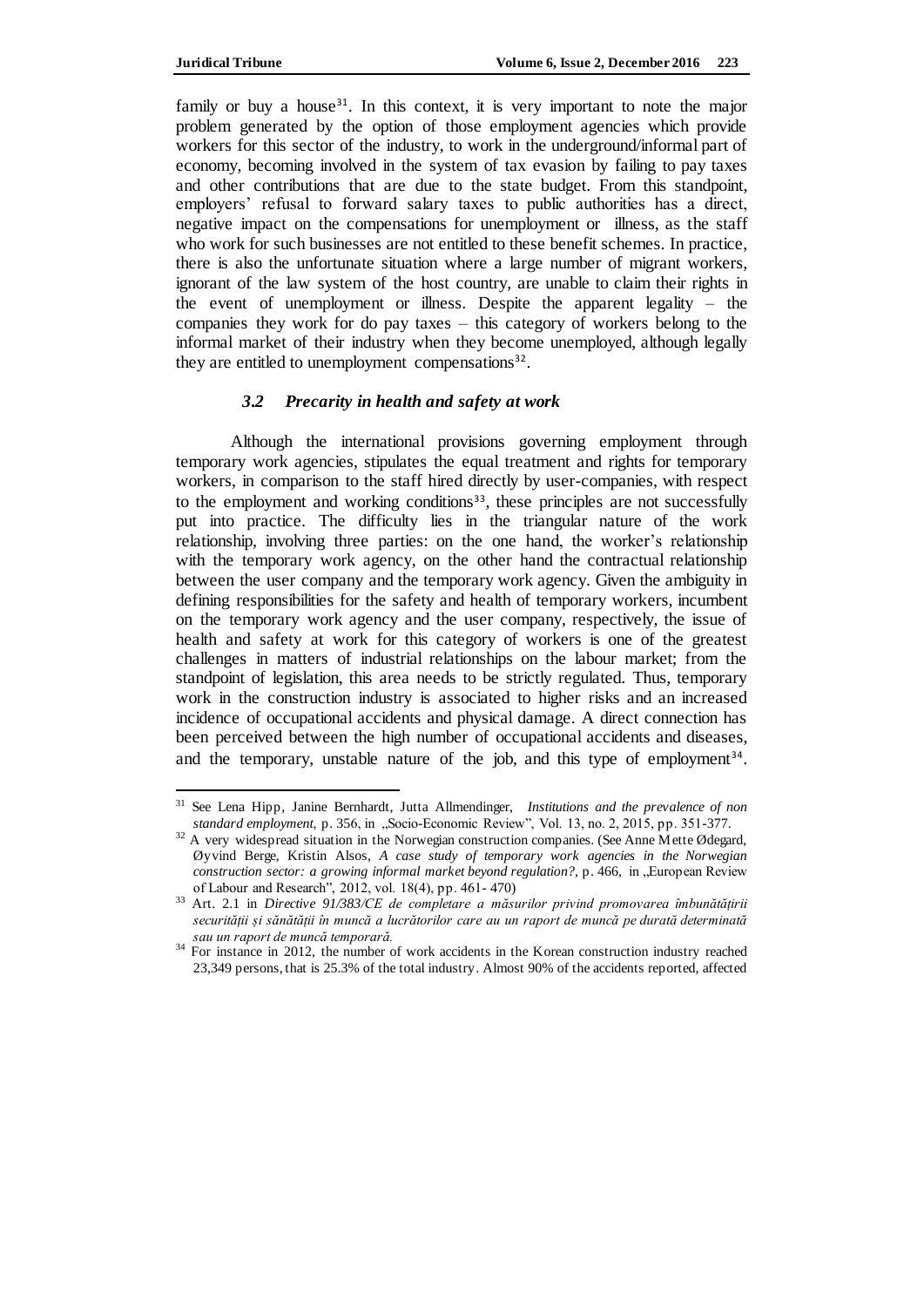$\overline{a}$ 

Causes are not yet clearly ascertained, but one possible explanation for the high percentage of occupational accidents in the sphere of temporary employment could be found in the insufficient education about safety at the workplace, as well as the lack of opportunities for briefing these categories of workers.

# *3.3 Precarity entailed by the insecurity and instability of employment through temporary work agencies*

The high degree of instability and economic insecurity, characteristic to the sphere of temporary employment, is one of the fundamental indices of precarity, associated to this atypical form of work organization and ascribed to the short duration of most missions. Specialized literature has identified a direct connection between the skill levels of temporary workers, and the duration of temporary missions entrusted to them: less skilled temporary workers recruited through agencies have received shorter missions than the better-skilled ones<sup>35</sup>.

Also, the "temporary" status of these workers has entailed major difficulties in their establishing friendly relationships with co-workers, and has detracted from their acknowledgement and the respect they receive, in contrast with the regular employees of user-companies. Also, this status is a source of frustration and insecurity in their relationship with the work team, as well as their ability to join a trade union. Not least, the structure of temporary employment and the "itinerant" nature of their workplace, are obstacles faced by agency workers, hindering their fulfilment and their participation in collective negotiations and actions<sup>36</sup>. A relevant aspect concerns the financial difficulties met by this category of workers. Despite the general perception that this type of employment might provide an opportunity or be a step towards prospective long-term employment, in fact insatisfaction with the temporary character of employment is widespread among these workers<sup>37</sup>. It was found that a change from temporary work to

temporary workers on missions shorter than 6 months. (See Hee-Chang Seo, Yoon-Sun Lee, Jae-Jun Kim, Nam-Yong Jee, *Analyzing safety behaviors of temporary construction workers using structural equation modelling*, in "Safety Science", no. 77, pp. 160-168, Ed. Elsevier, 2015, p. 160).

<sup>&</sup>lt;sup>35</sup> The high level of instability and insecurity associated to temporary work agencies can be also assessed through the high risk of unemployment, which is 5 times higher in the case of workers recruited through agencies than with regular workers; to most of them, these temporary jobs fail to ensure transition to a steady job. (See Thorsten Schulten, Karin Schulze Buschoff *Sector-level Strategies against Precarious Employment in Germany: Evidence from Construction, Commercial Cleaning, Hospitals and Temporary Agency Work,* in Diskussionspapier, nr. 2/2015, [www.econstor.eu,](http://www.econstor.eu/) pp. 44-45).

<sup>&</sup>lt;sup>36</sup> The general perception of workers is that user-companies resort to workers through temporary work agencies, precisely in order to elude the stipulations of collective agreements concerning the minimum wages, which in practice often makes it possible to disregard these collective agreements for temporary work agencies and the respective users. (See Elsa Underhill *Should host employers have greater responsibility for temporary agency workers employments rights?,* p. 346, in "Asia Pacific Journal of Human Resources" 48(3), 2010, pp. 338-355).

<sup>&</sup>lt;sup>37</sup> Studies have revealed that most temporary workers have expressed their preference for more stable employment. (See Brian Burgoon, Fabian Dekker, *Flexible employment, economic*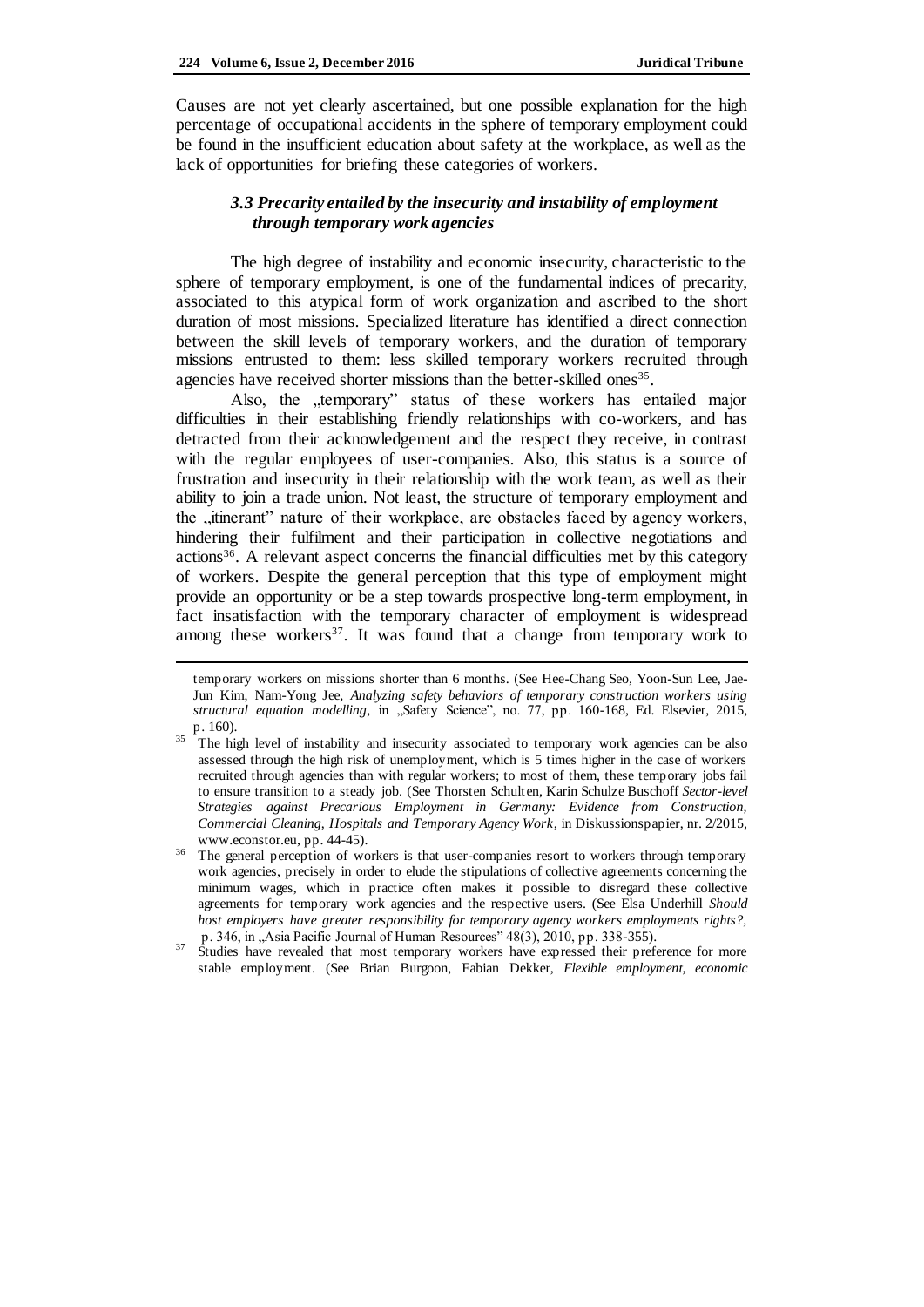permanent employment would be conditioned by complex factors such as: companies demand to make the temporary workers' activity permanent from the contractual point of view; from employees perspective, wishing or not to accept permanent contracts; the strong influence of economical climate and variations in the businesses38. Under the aspect of the first category of aspect, we highlight the importance of costs with hiring and firing procedures, on which depends, on great length, the company option to use temporary workers. Particularly it was specified the fact that the rigid legislation regarding hiring and firing systems it represents an impediment for the companies to use permanent employees. As an example, the unsatisfying and non-existing legislation regarding probing time, in case of fulltime employees, based on individual employment contract, in certain situation justifies the companies preferences for temporary workers on expense of the fulltime employees. On the same note, the relative short legally probation period for permanent employment contract, is in most of the cases insufficient for a correct evaluation of the satisfaction level for the job. This is why it is more efficient for the companies to use workforce through temporary contracts in a first phase, then, if the temporary workers prove to be competent on their positions, to hire them as permanent employee. Moreover this hiring practices have positive major implications on reducing financial and timing costs associated to the personal recruiting process which in this situation are in temporary work agencies work responsibilities<sup>39</sup>. Interestingly, when offered to the employees, was seen a positive connection between the transfer from a temporary work contract, to a permanent work contract, and the employees behaviour after the hiring. Thus, if this employment type is used by companies as a form to test the professional abilities, and the chances for this temporary positions to become permanent are high, increase the level of implication and motivation for the employees that shows in this purpose a higher disponibility of working time and effort. Some studies in the specialty literature support these affirmations<sup>40</sup>, showing that "the companies with the highest rate of conversion between temporary contracts and permanent contracts are the most productive, suggesting that the employees from the temporary work agency show a higher productivity level". Finally, the offer and the demand of temporary work market shapes the economical climate. Depending on the stability or the instability of the business environment, can be establish a relationship between the economic status and the possibility of a conversion from temporary employment to permanent employment. More precisely, the absence or the diminution of economic perspectives invokes the decrease of opportunities on the work force market, determining the employees to accept more easily temporary

*insecurity and social policy preferences in Europe*, p. 129*,* in "Journal of European Social Policy", 2010, vol. 20, nr. 2, pp. 126-141).

<sup>38</sup> See Puline Givord și Lionel Wilner *When does the stepping-stone work? Fixed-term contracts*  versus Temporary Agency Work in changing economic conditions, p. 789, in "Journal of applied econometrics", 2015, Vol. 30 (5), p. 787(19)-805.

<sup>39</sup> See Puline Givord și Lionel Wilner, *op. cit.,* p. 789.

<sup>40</sup> See Puline Givord și Lionel Wilner, *op. cit*., p. 790.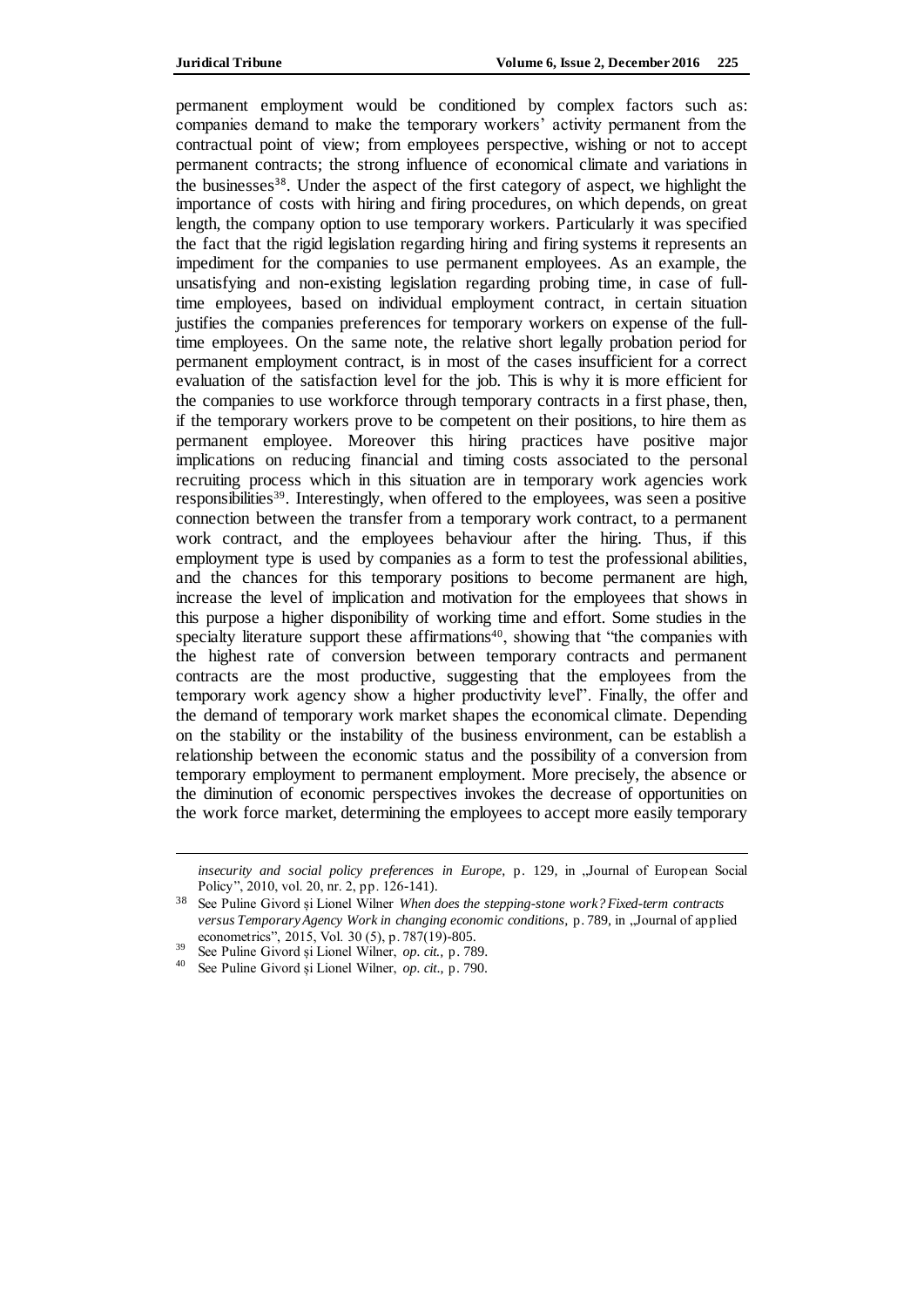work contracts. This means more than waiting for an improvement of economical environment that will provide permanent jobs. Also, from the company perspective, it was appreciated that their wish to transform temporary work jobs in permanent work contracts is strongly connected to periods of economic growth $4<sup>1</sup>$ .

### **4. Conclusions**

Which are therefore, the situation where we cannot invoke the inherent unreliable characteristic associated to this type of employment, differing from the standard system? Which is the utility of this flexible form of employment in the area of work relationships and when does it occur? If we consider the general perception that this new form of employment represents "one step away from permanent employment", in our opinion this is only apparent. The unoptimistic results show that in average only one in 20 temporary workers<sup>42</sup>, assigned by temporary working agencies to an undertaking company succeed, after the assignment ends, to transfer to a permanent job. How will the European legislator and eventually the Member States to eliminate or to diminish as much as possible the high level of unreliability and the multitude of risks for the temporary workers? Of course, this is a question to which in the first place, the vulnerable part in this equation, the worker is waiting an pertinent and favourable answer. Moreover, we can see the utility theory of this temporary work in work markets is relativized by the fact that often, the workers are not free to accept this employment type, on a voluntary base, but as a consequences of constraint of any type. Therefore, workers contractual liberty is limited, the unreliability and vulnerability levels grows among the $m<sup>43</sup>$ .

#### **Bibliography**

- 1. Allmendinger, J., Hipp, L., Stuth, S. *Atypical Employment in Europe 1996-2011*, Berlin,  $2013$
- 2. Bajzikova, Lubica; Sajgalikova, Helena; Wojcak, Emil; Polakova, Michaela, *Are flexible Work Arrangements Attractive Enough for Knowledge-intensive Bussinesses*? in "Procedia-Social and Behavioral Sciences" 99 (2013);
- 3. Burgoon, Brian; Dekker, Fabian, *Flexible employment, economic insecurity and social policy preferences in Europe,* in "Journal of European Social Policy", vol. 20, no. 2, 2010;
- 4. Delfino, Massimiliano, *Interpretation and enforcement questions in the EU Temporary Agency Work Regulation - An Italien point of view, in "European Labour Law Journal",* vol. 2, nr. 3, ed. Intersentia, 2011;
- 5. Dima, Luminița, *Relații de muncă și industriale în Uniunea Europeană*, Ed. C.H Beck, 2012;

<sup>41</sup> See Puline Givord and Lionel Wilner *op. cit.,* p. 790.

<sup>42</sup> See Anne Mette Ødegard, Øyvind Berge, Kristin Alsos, *op. cit.*, p 466.

<sup>43</sup> See Raluca Dimitriu, *op. cit.*, pp. 199-220.